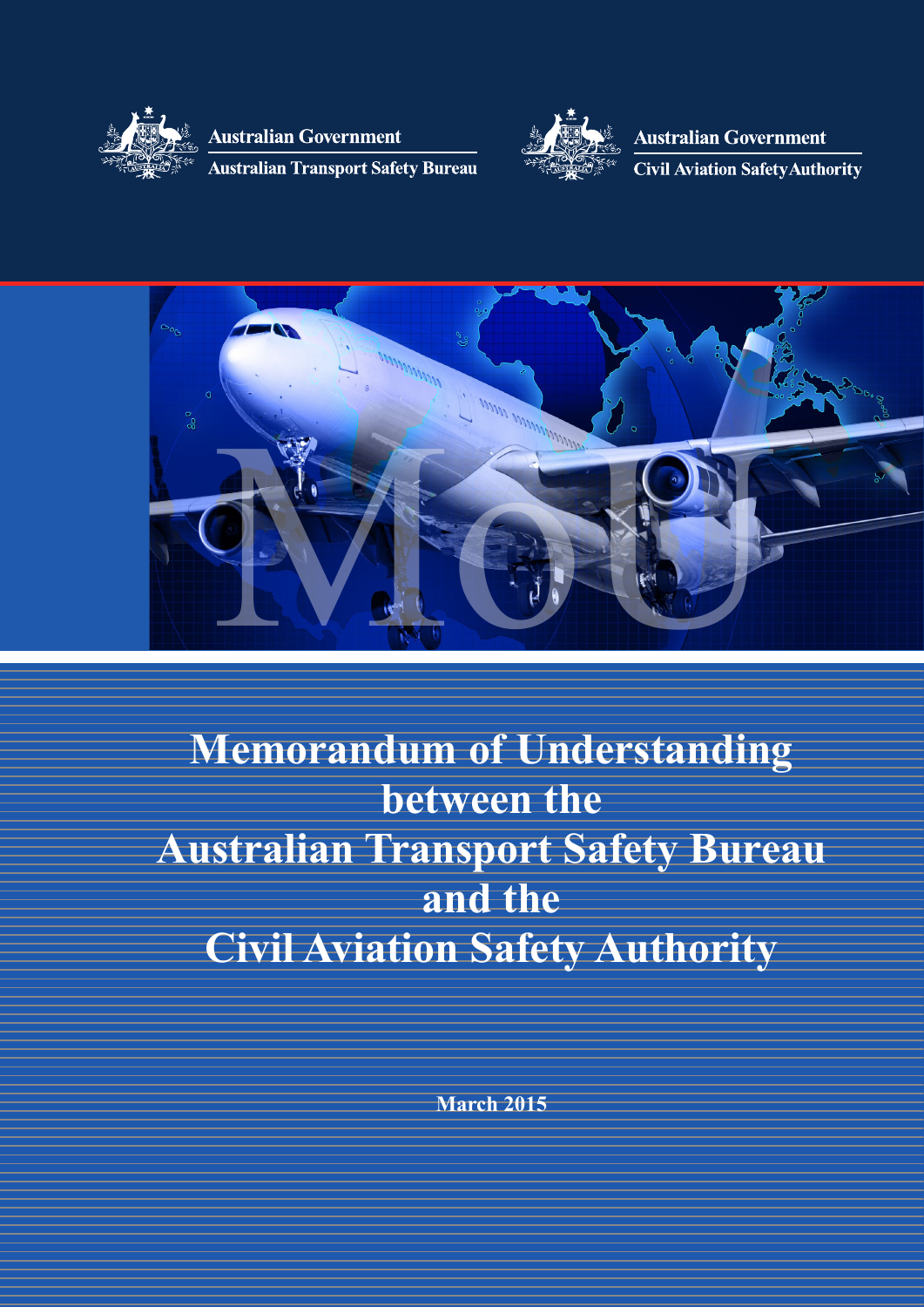*MoU – ATSB and CASA*

# **MEMORANDUM OF UNDERSTANDING**

# **BETWEEN**

# **THE AUSTRALIAN TRANSPORT SAFETY BUREAU**

**AND**

**THE CIVIL AVIATION SAFETY AUTHORITY**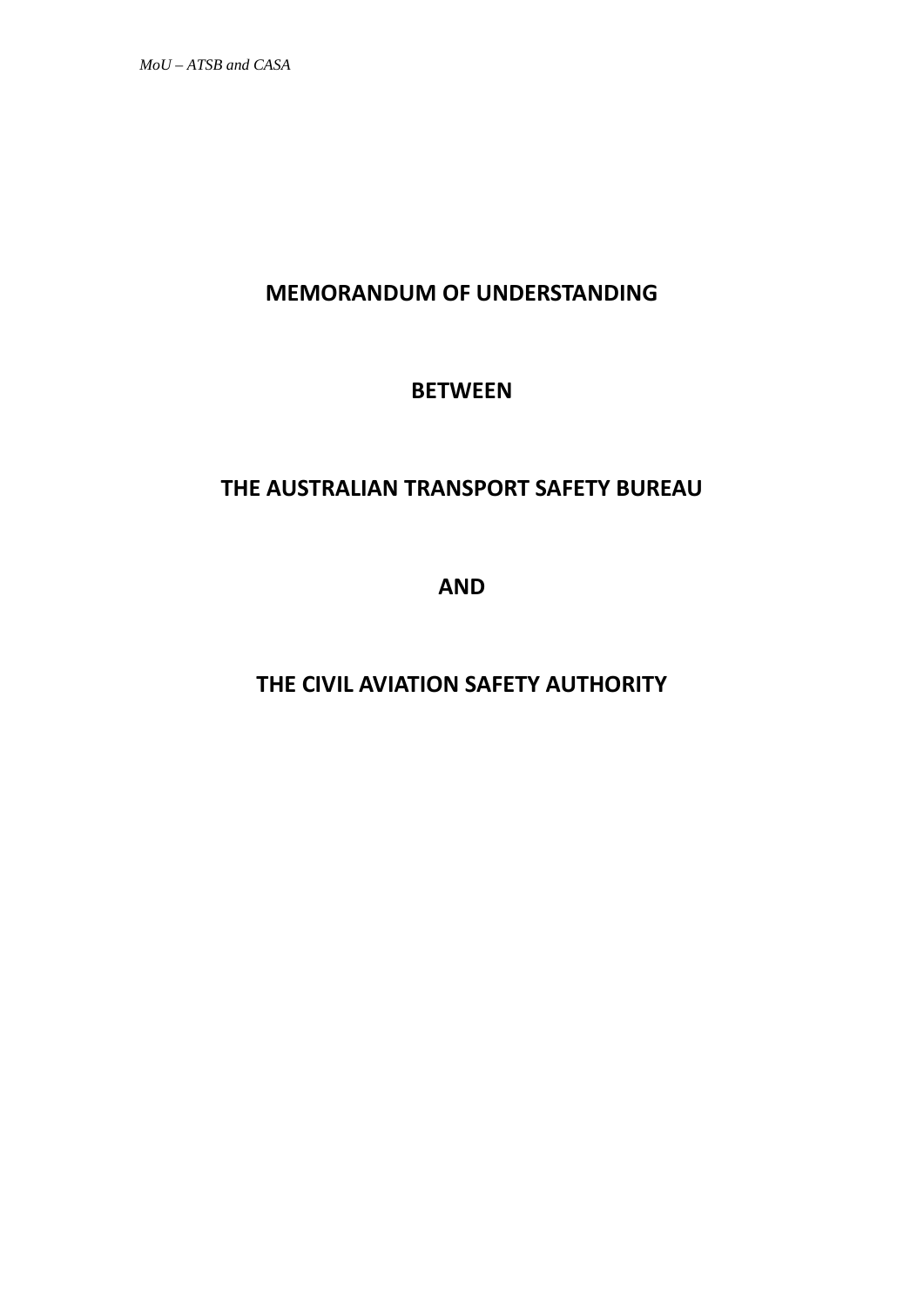# **1 THE PARTIES**

### 1.1 **Civil Aviation Safety Authority**

Under section 9 of the *Civil Aviation Act 1988* (the CA Act*)*, the Civil Aviation Safety Authority (CASA) is responsible for, amongst other things, the safety regulation of civil air operations in Australian territory and the operation of Australian aircraft outside Australian territory, and for the promotion of high standards of aviation safety.

### 1.2 **Australian Transport Safety Bureau**

Under the *Transport Safety Investigation Act 2003* (TSI Act), the Australian Transport Safety Bureau (ATSB) has functions including the independent investigation of aviation, marine and rail accident and incidents and communicating the results for the purpose of improving transport safety.

# **2 OBJECTIVE AND STATUS**

- 2.1 The purpose of this MOU is to enhance aviation safety by facilitating cooperation between the agencies while maintaining their independence and capacity to perform their separate but complementary functions.
- 2.2 In pursuing this objective, both agencies agree to uphold the values of cooperation, honesty, trust, mutual respect, openness and professionalism.
- 2.3 While this MOU is not legally binding, both agencies will endeavour to perform their respective functions in a manner consistent with the values and principles it embraces.

# **3 STATE SAFETY PROGRAMME**

- 3.1 ATSB and CASA are committed to ensure the effective implementation of the State Aviation Safety Programme, as published by the Department of Infrastructure and Regional Development. Cooperative priorities for improving implementation of the Programme during the period of this MOU include, but are not limited to:
	- (a) Improving information collection and sharing processes, having regard to the standards and recommended practices in Annexes 13 and 19 to the Convention on International Civil Aviation, done at Chicago 7 December 1944
	- (b) Cooperative research and analysis to review safety trends and identify areas for safety improvement
	- (c) Public communication and education on aviation safety matters.

# **4 COMMUNICATION**

- 4.1 ATSB and CASA management will take appropriate steps to ensure their staff understand and act in accordance with the complementary roles and responsibilities of each agency in the aviation safety system.
- 4.2 ATSB and CASA management will encourage open dialogue between the two agencies on matters of mutual interest and concern.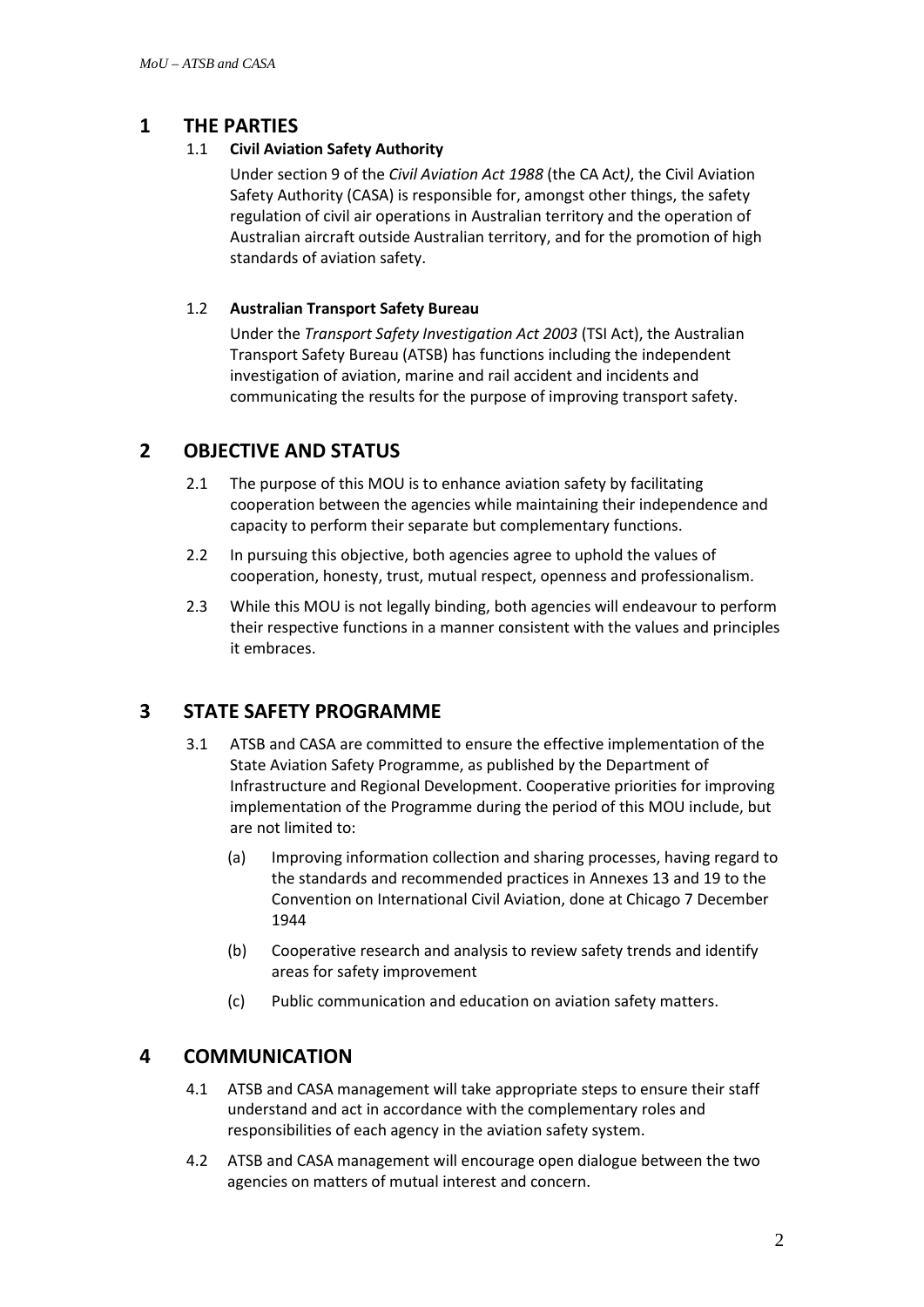- 4.3 In addition to regular meetings between the Director of Aviation Safety and the Chief Commissioner, meetings will be held at least bi-annually between nominated representatives of the ATSB and CASA to discuss matters including:
	- business and operational plans;
	- recommendations and findings from ATSB investigations;
	- safety issues arising from CASA audit, surveillance and investigations;
	- areas of shared risk:
	- research programs;
	- industry trends relevant to aviation safety;
	- operational policies and procedures; and
	- mutual staff training & development opportunities.
- 4.4 Where officers of the respective agencies communicate about the particulars of a given aviation investigation, they will ensure appropriate records are kept to provide a faithful and accurate account of those communications.
- 4.5 Key contact points are at Attachment 1

### **5 NOTIFICATIONS**

5.1 Information from notifications of aviation accidents, incidents and safety concerns will be shared and used in a manner consistent with relevant legislation and the Safety Information Policy Statement, published by the ATSB and CASA, as in force from time to time.

#### **CASA Notifications to the ATSB:**

- 5.2 CASA will use its best endeavours to ensure CASA officers fulfil their statutory obligations under the TSI Act to report aviation immediately reportable matters and routine reportable matters to the ATSB.
- 5.3 CASA will provide the ATSB with copies of safety defect reports every 3 months.

#### **ATSB Notifications to CASA:**

#### Mandatory Reporting

5.4 The ATSB will provide CASA with details of notifications of aviation immediately reportable matters as soon as reasonably practicable. The ATSB will provide CASA, weekly, with details of notifications from aviation routine reportable matters and other occurrences received through its mandatory reporting scheme.

#### Confidential Reporting

5.5 The ATSB will forward de-identified aviation information from the Aviation Self Reporting Scheme (ASRS) and the REPCON voluntary and confidential reporting scheme to CASA, in accordance with the governing legislation for the confidential reporting schemes.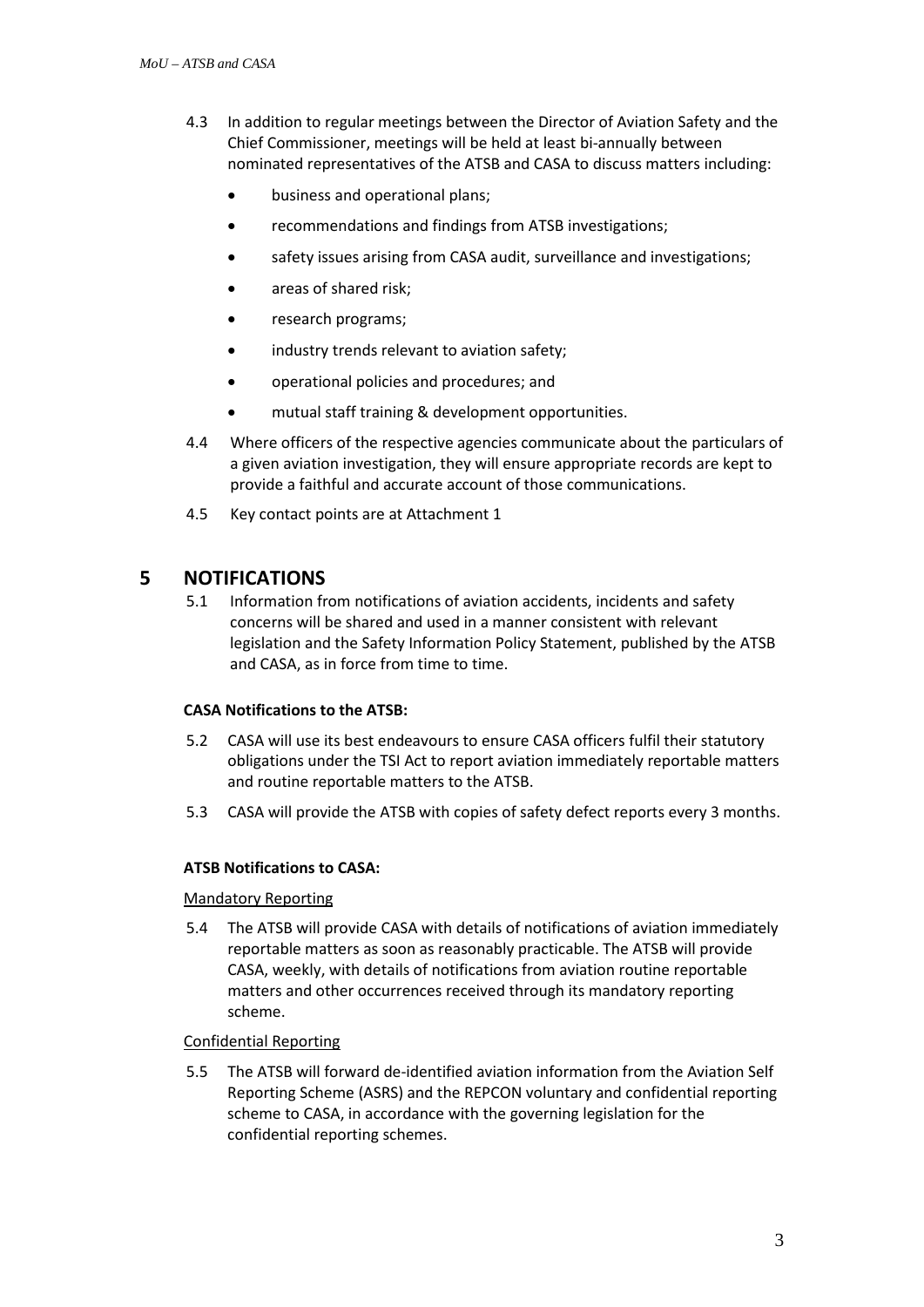5.6 Unless otherwise agreed by the Parties, CASA will advise the ATSB of its response to any safety concern raised within 14 days, which the ATSB may publish in part or in full.

# **6 COOPERATION IN RELATION TO COMMENCING AND CONDUCTING INVESTIGATIONS**

- 6.1 If the ATSB commences an investigation into an aviation transport safety matter under the TSI Act, with an investigation classification of major, level 1, level 2 or level 3, it will notify CASA as soon as practicable.
- 6.2 If the ATSB commences an investigation into an aviation transport safety matter under the TSI Act, with an investigation classification of level 4 or 5, it will notify CASA in a weekly report.
- 6.3 If CASA commences an audit, surveillance operation or investigation that relates directly to a matter the ATSB is known to be investigating or an unresolved safety issue identified by the ATSB in an investigation and notified to CASA, CASA will inform the ATSB as soon as reasonably practicable.
- 6.4 Where CASA is aware of a matter that has the potential to require compliance or enforcement action, it will seek to initiate audit, surveillance and investigation activities under the CA Act to obtain evidence without waiting for the findings from the ATSB's investigation into the same matter.
- 6.5 Both agencies will seek to accommodate requests for assistance from one another involving the exchange of expert personnel. An agency seeking to accommodate such a request will take into account the matters in Attachment 2, as well as matters involving the safety benefit, legislative requirements, available resourcing, internal policies and the manageability of potential conflicts of interest arising from the exchange of personnel.
- 6.6 Where assistance of the kind mentioned in 6.5 is provided, each agency will seek to ensure it does not impose an unreasonable financial impediment on the other agency providing the assistance.
- 6.7 Each agency will consult with the other on the development of its policies for engaging staff from the other agency to provide assistance in the performance of their statutory functions.

# **7 ONSITE EVIDENCE**

- 7.1 In order to ensure cooperation and coordination in relation to the collection of evidence where both agencies attend an accident site, the agencies agree:
	- (a) the ATSB will make any physical evidence available for inspection to CASA, where practicable and as authorised by the ATSB Investigator In Charge;
	- (b) the ATSB has priority with respect to the removal and custody of evidence but will consult with CASA where CASA has a need for the evidence with a view to meeting each agency's interests;
	- (c) to ensure that the removal and retention of evidence is conducted in line with appropriate chain-of-evidence protocols.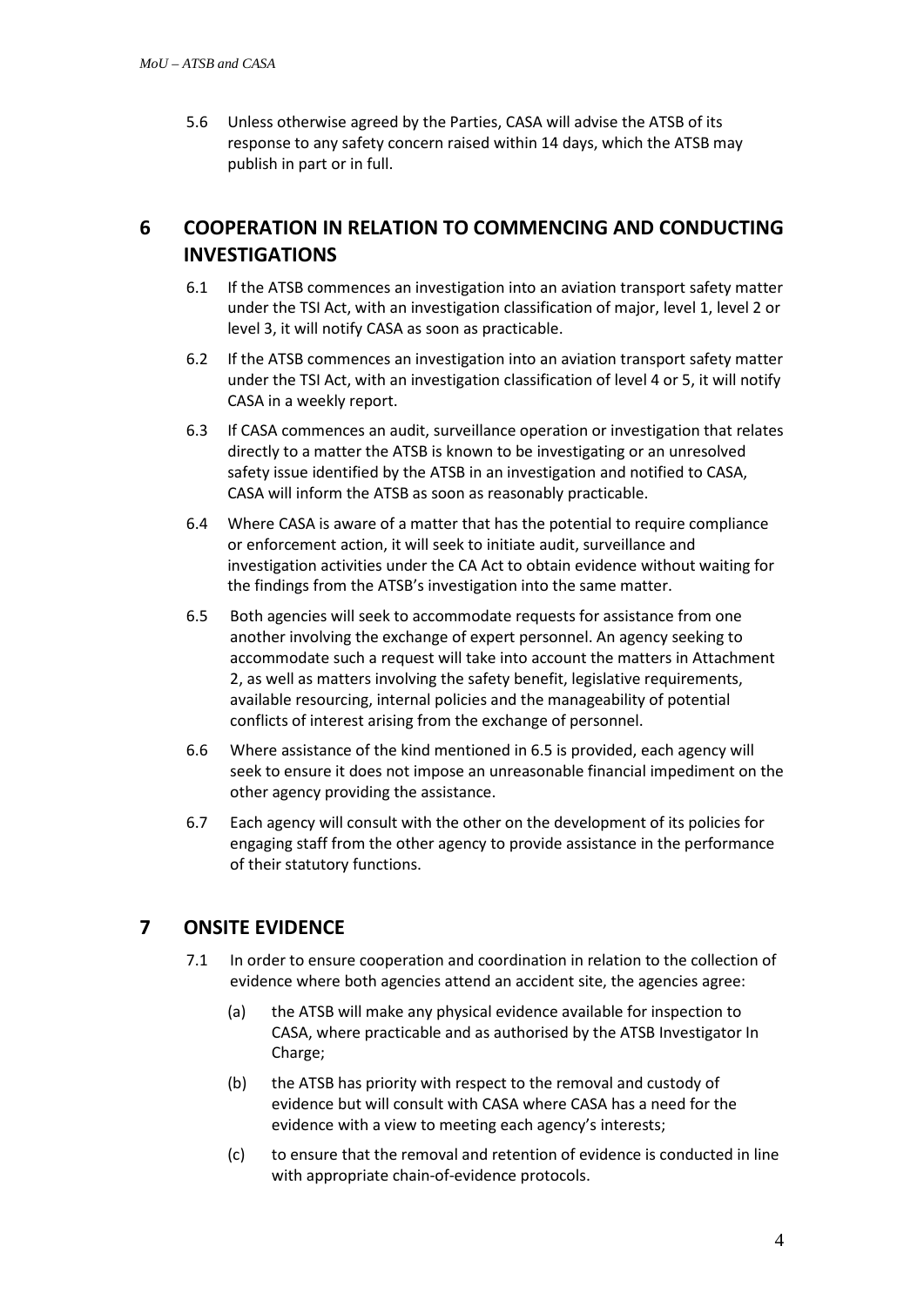# **8 DISCLOSURE OF INFORMATION RELATING TO INVESTIGATIONS**

8.1 It is understood that the provision of all information will be subject to the legal obligations and policies applicable to both organisations. Information will be disclosed and used in accordance with the Safety Information Policy Statement, published by ATSB and CASA, as in force from time to time.

#### Disclosure of Information to the ATSB

- 8.1 Unless otherwise agreed by the parties, the ATSB will issue the proper officer within CASA a notice under section 32 of the TSI Act where it requires information from CASA or a CASA officer for the purpose of an ATSB investigation.
- 8.2 Unless otherwise agreed by the parties, a section 32 notice will provide a minimum of 10 business days for CASA to respond. CASA acknowledges that there may be exceptional circumstances where shorter time frames are required and will seek to cooperate in meeting those time frames.
- 8.3 CASA agrees that if a CASA officer is known to have information which CASA reasonably believes could assist the ATSB in the performance of its investigative functions in relation to a particular matter, CASA will undertake to advise the ATSB of the existence of that information as soon as reasonably practicable.

#### Disclosure of Information to CASA

- 8.4 Subject to the provisions of 8.7, the ATSB agrees that, if an ATSB officer is known to have information which the ATSB reasonably believes to be information which CASA may require to take action in the demonstrable interests of safety in relation to a particular matter, the ATSB will advise CASA of the existence of that information as soon as reasonably practicable.
- 8.5 Subject to the provisions of 8.6 and 8.7, CASA may seek information from the ATSB which CASA believes it requires in the demonstrable interests of safety.
- 8.6 In determining whether information will be provided pursuant to 8.4 or 8.5, the ATSB will have regard to:
	- (a) the demonstrable interests of safety in respect of the particular matter;
	- (b) whether the information can, in all the circumstances, practicably be obtained by CASA from an alternate source; and
	- (c) the safety information protection framework in the TSI Act for on-board recording (OBR) information and for restricted information.
- 8.7 When seeking information from the ATSB pursuant to 8.5 above, CASA agrees to set out the reasons why the information is required in the demonstrable interests of safety.
- 8.8 Where it is necessary to limit the disclosure of restricted information to a limited number of individuals in CASA under statutory protection, section 62 of the TSI Act may be used.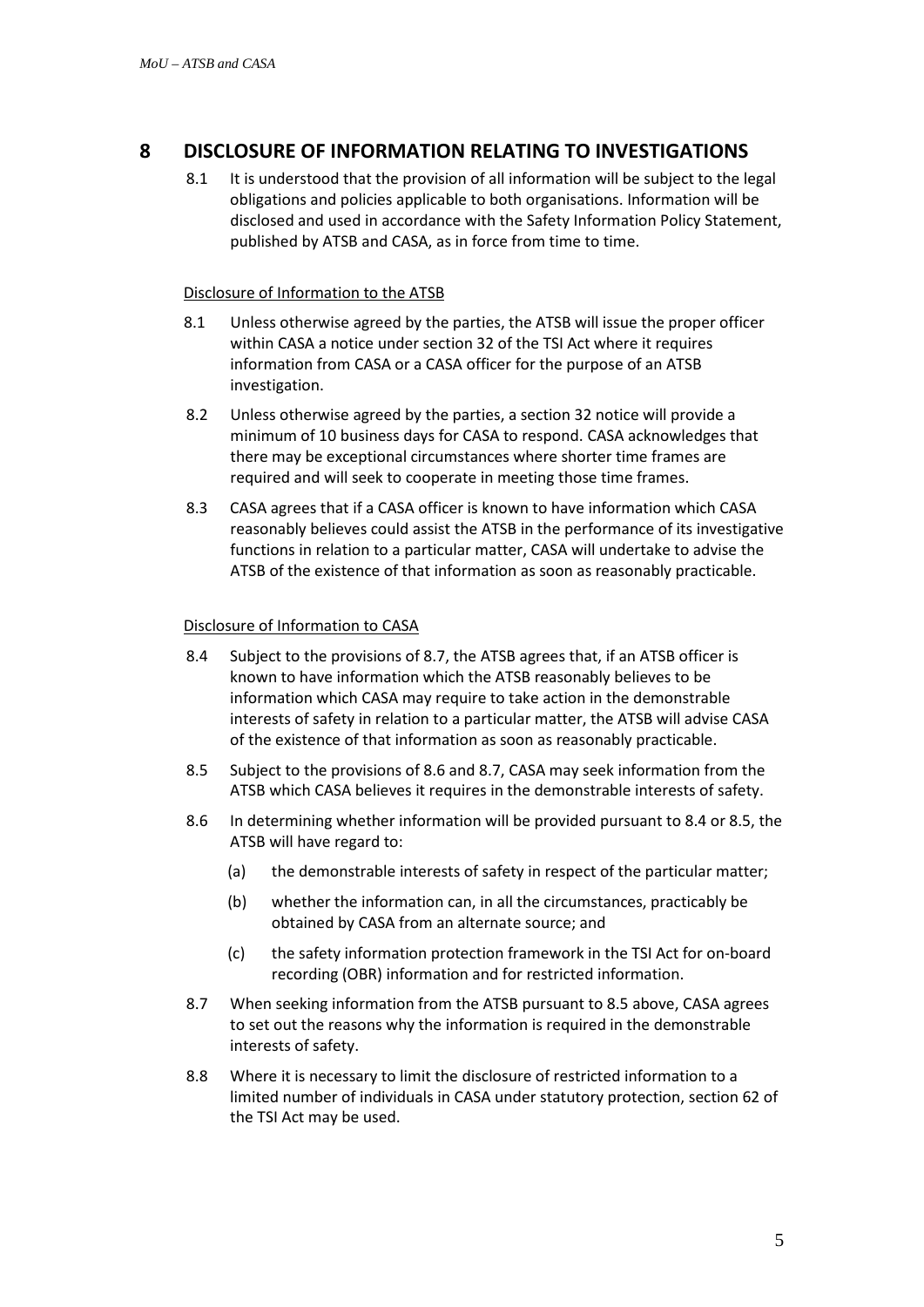# **9 INVESTIGATION REPORTS**

- 9.1 The ATSB will provide CASA with a copy of every aviation-related investigation report it publishes.
- 9.2 CASA will be deemed a Directly Involved Party (DIP) by the ATSB and invited to respond on the content of aviation draft reports (released for comment) for:
	- (a) each major, level 1, level 2 and level 3 investigation;
	- (b) each level 4 and level 5 investigation where CASA meets the ATSB's criteria for designation as a DIP, or where CASA has specifically requested to be treated as a DIP.
- 9.3 CASA will submit all its comments in writing with supporting evidence.
- 9.4 Unless otherwise notified by the ATSB, all comments from CASA as a DIP will be made within the following time periods from when the ATSB provided CASA with the draft report:
	- (a) 28 days for major, level 1, level 2 and level 3 investigations;
	- (b) 14 days for level 4 investigations
	- (c) 5 days for level 5 investigations.
- 9.5 Comments from CASA will be considered by the ATSB and may be incorporated into the final report if the ATSB considers it appropriate. CASA will be consulted on the content of the comments to be published.
- 9.6 Where the ATSB proposes to release an aviation draft report to give advance notice of the likely form of the final report, CASA will receive a copy at the same time as the other relevant parties.

# **10 SAFETY ACTION**

- 10.1 Where CASA takes safety action in relation to an aviation transport safety issue under investigation by the ATSB, CASA will notify the ATSB as soon as practicable. The ATSB will use its best endeavours to acknowledge in its final report the safety action taken by CASA, where the ATSB is advised at least 20 days prior to publication.
- 10.2 Where the ATSB has identified a safety issue indicating the need for persons or organisations within the aviation industry to take safety action, to the extent it is authorised to do so, and subject to operational requirements and priorities, CASA will monitor action taken in relation to the safety issue. Where CASA has information indicating action or inaction by the person or organisation, CASA will advise the ATSB as soon as practicable.

#### **ATSB Safety recommendations**

- 10.3 The ATSB will consult with CASA should any safety issues be identified that affect CASA, and before making any formal recommendations for safety action by CASA.
- 10.4 CASA will respond to any formal safety recommendations issued, in accordance with section 25A of the TSI Act. Where consideration and implementation of the recommendation may be protracted, CASA will provide the ATSB with updates on its progress at least every 3 months from the date when the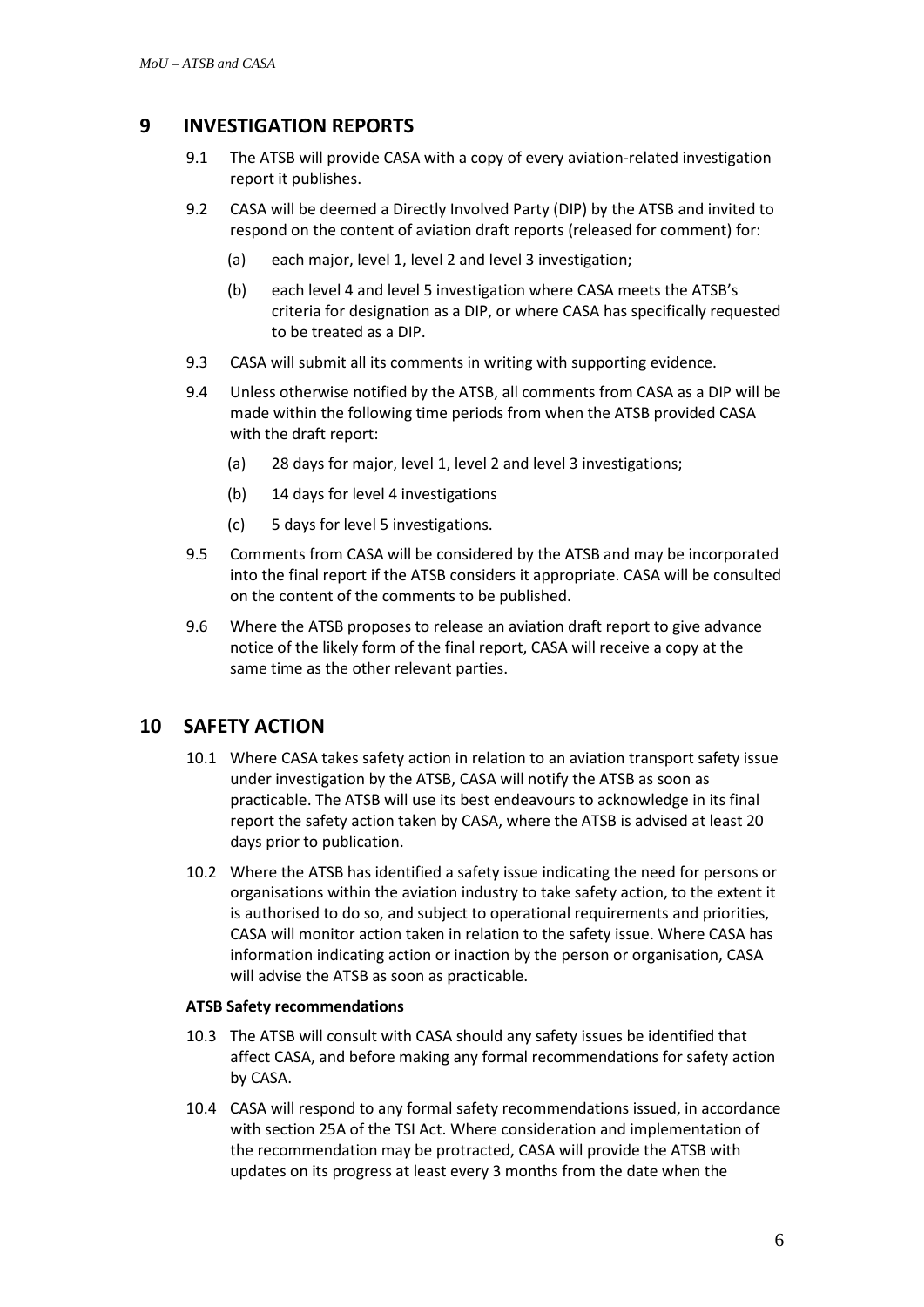recommendation was first issued, or otherwise as frequently as the parties agree.

10.5 CASA acknowledges that the ATSB may publish some, or all, of CASA's response to a safety issue or recommendation.

# **11 RESEARCH AND DATA ANALYSIS**

- 11.1 Before either the ATSB or CASA commences a general research or data analysis aviation investigation, the organisations will consult with each other to identify the opportunity for input from the other organisation and mutual cooperation.
- 11.2 General aviation research and data analysis reports will be provided to CASA by the ATSB in accordance with the ATSB's normal DIP process identified in section 9 of this MOU.

# **12 SHARED TRAINING OPPORTUNITIES:**

- 12.1 The ATSB and CASA will share their in-house training calendars with each other. To the extent there is capacity and available resources, each agency will seek to accommodate the requests of the other agency to have staff attend relevant training courses.
- 12.2 The ATSB and CASA will seek to identify opportunities for efficiency in the delivery of training from external providers by having their interested staff attend together.

### **13 BRIEFING AND CONTACT WITH THE MEDIA**

- 13.1 **Executive briefing** The ATSB will advise the Minister, through his or her office, and appropriate members of the Department of Infrastructure and Regional Development and CASA of serious and high profile aviation accidents or incidents. The ATSB will also provide relevant advance briefings to the Minister, the Departmental Executive and CASA whenever it makes safety recommendations, circulates final reports in relation to aviation investigations of serious and high profile occurrences or proposes to release a significant media statement.
- 13.2 **CASA agrees that it will inform the ATSB and provide advance briefings** before it makes any comments pertaining to any serious or high profile aviation transport safety matters that the ATSB is investigating.
- 13.3 **Contact with the media - During the course of an investigation by the ATSB.** The ATSB will be responsible for initial contact with the media and any subsequent briefing on information concerning an ATSB investigation. Any media inquiries specific to the ATSB's investigation should immediately be referred by CASA to the contact officer nominated by the ATSB. CASA is, however, at liberty to comment on such matters arising from its own parallel regulatory investigations or, if there is a particular reason to comment on an occurrence, CASA will make it clear that the ATSB is undertaking an independent investigation which should not be prejudiced.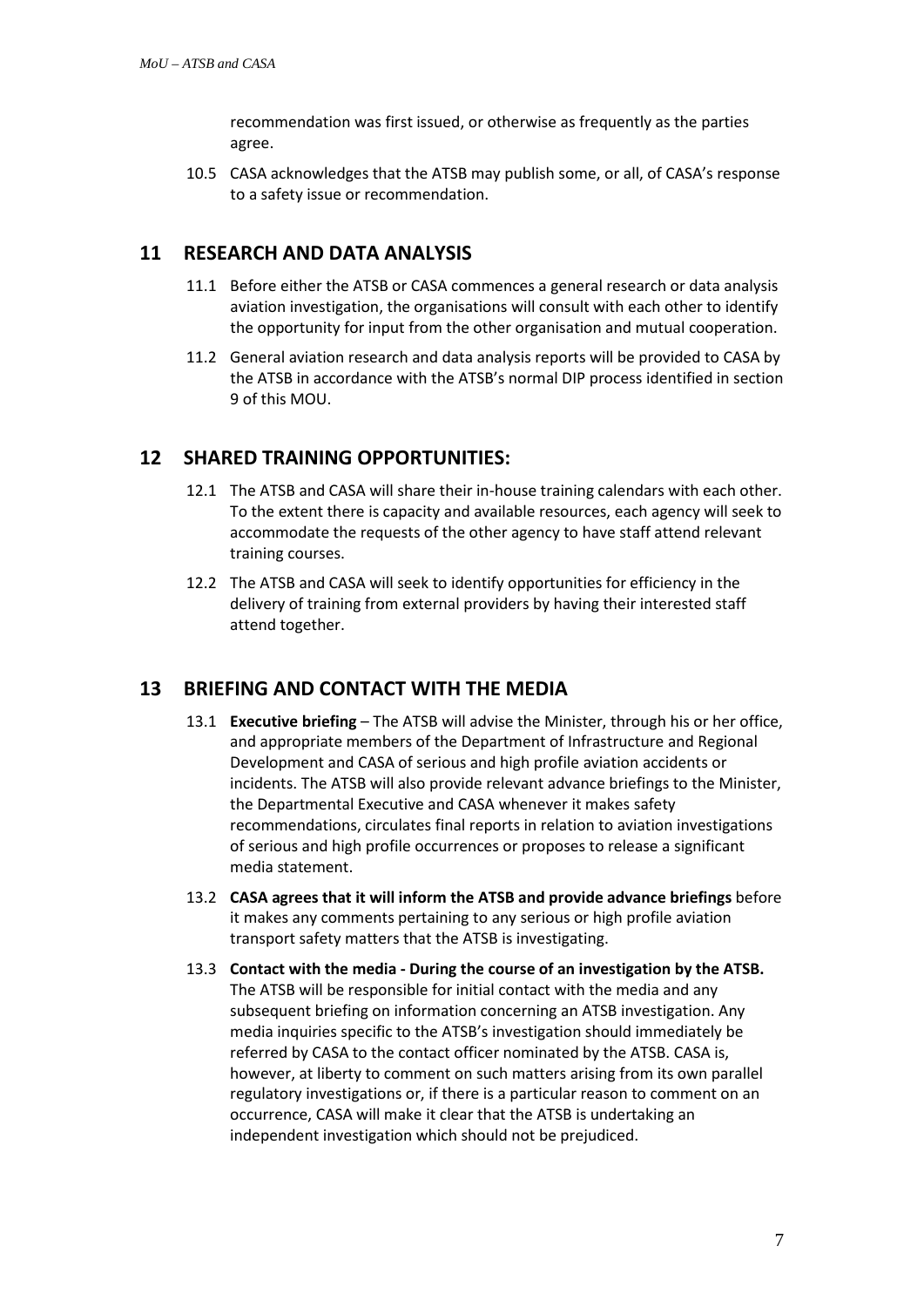## **14 DURATION, VARIATIONS & DISPUTE RESOLUTION**

- 14.1 This Memorandum will apply for 3 years from the date of signing and may be extended, varied or terminated by exchange of letters between the ATSB and CASA.
- 14.2 In the absence of extension or termination in accordance with 14.1, this Memorandum will continue to apply.
- 14.3 The memorandum is subject to annual review.
- 14.4 In the event that any disagreements or disputes arise in respect to any of the provisions of this MoU, then the dispute/disagreement will initially be referred to the General Manager Aviation Safety Investigation (ATSB) and the General Manager ALIU (CASA}. Should resolution not be forthcoming, the issue will be referred to the Director of Aviation Safety (CASA) and Chief Commissioner (ATSB) for resolution. If unresolved at that level, the matter should be jointly raised with the Secretary of the Department of Infrastructure and Regional Development.

Dated at Canberra this

thirtieth

day of  $\lceil \omega \rangle$  2015

**MARK SKIDMORE AM**  Director of Aviation Safety Civil Aviation Safety Authority

**MARTIN DOLAN** Chief Commissioner Australian Transport Safety Bureau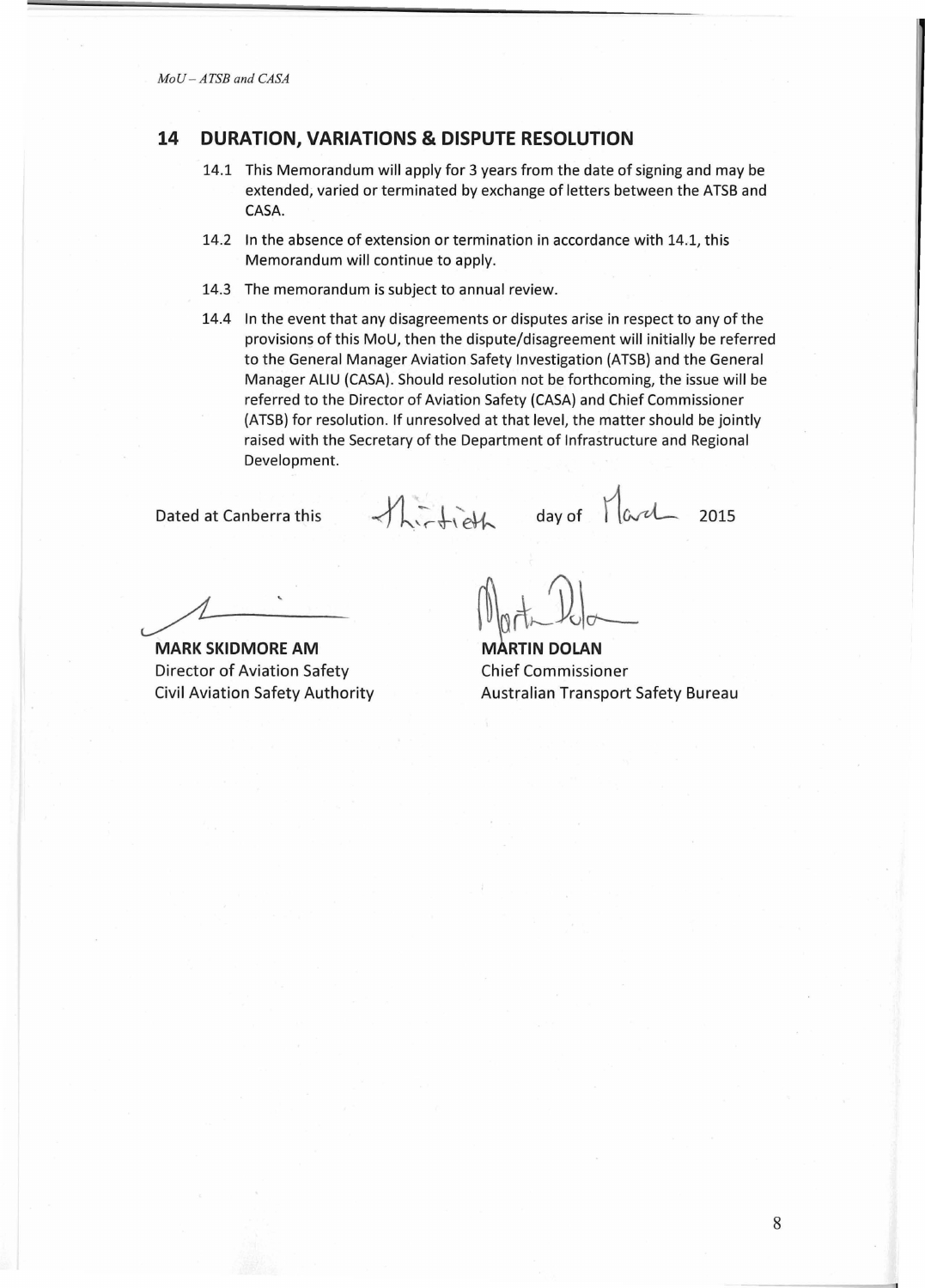### **ATTACHMENT 1 – CONTACTS**

### **Investigations**

ATSB: General Manager – Aviation Safety Investigations

CASA: General Manager – Accident Liaison & Investigation Unit

#### **Research and Data**

ATSB: Manager – Reporting and Analysis

CASA: General Manager – Accident Liaison & Investigation Unit

### **Confidential Reporting**

ATSB: Team Leader – Confidential Reporting

CASA: Team Leader ALIU - Accident Liaison & Investigation Unit

### **Safety Education**

ATSB: Manager – Communications

CASA: General Manager - Accident Liaison & Investigation Unit

#### **Training**

ATSB: Training Manager

CASA: Manager Learning and Development – Safety Analysis and Education.